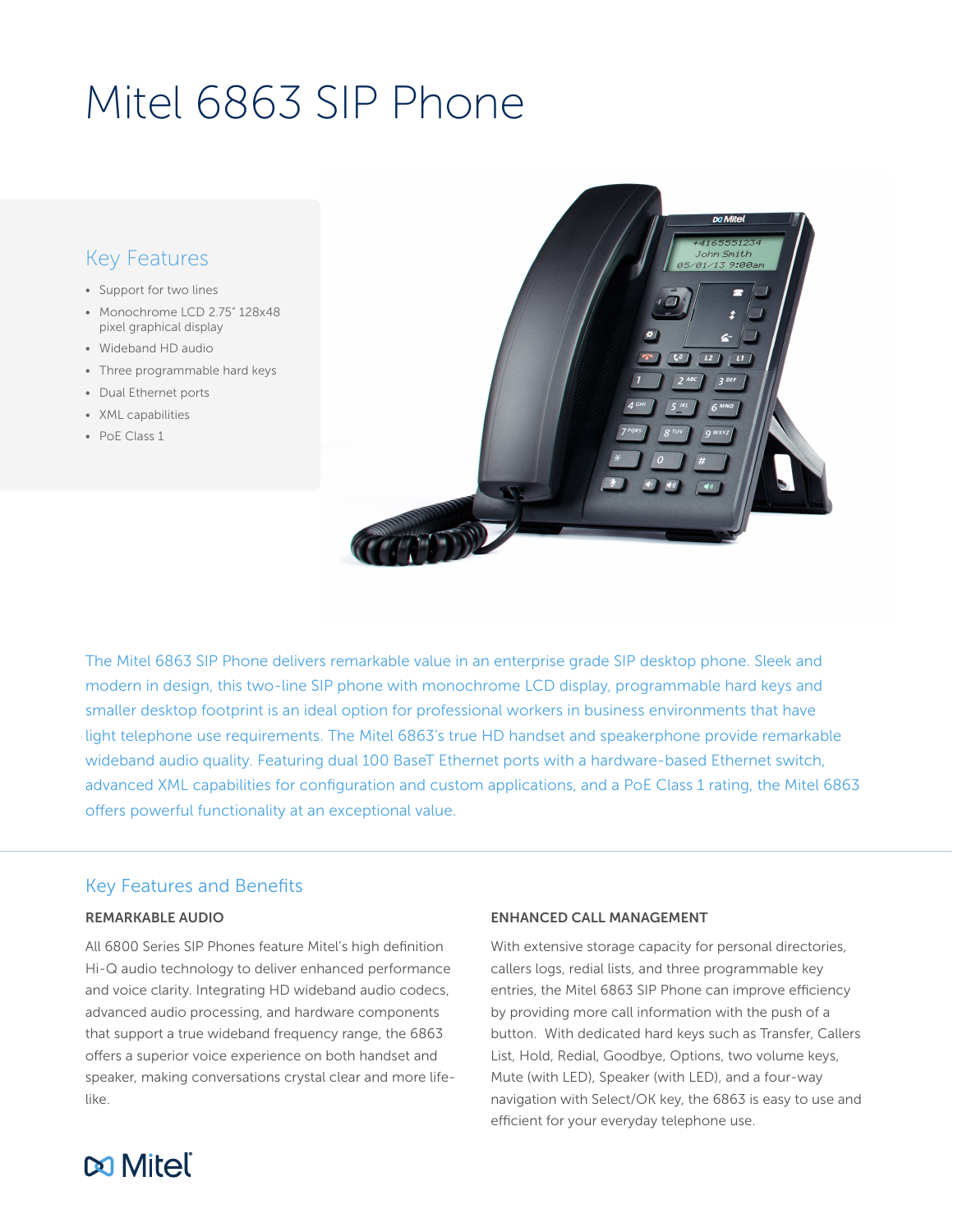#### ENVIRONMENTALLY FRIENDLY

The 6863 offers an efficient Power over Ethernet (PoE) Class 1 power rating as a convenient, environmentally friendly alternative to traditional AC power adapters. The 6863 also supports an optional Efficiency Level "V" compliant power adaptor, if required. With smaller packaging that includes 100% recycled and biodegradable material, the Mitel 6800 series SIP Phones comprise one of the most environmentally friendly family of SIP phones on the market.

# Feature Keys

- *• Up to 2 lines on dedicated line keys with LEDs*
- *• 3 programmable keys that come pre-programmed and labeled with default values (Callers, Redial and Transfer)*
- *• 4-way navigation with Select/OK key*
- *• Dedicated function keys, including Transfer, Callers List, Hold, Redial, Goodbye, Options, 2 volume keys, Mute (with LED) and Speaker (with LED)*

# Audio and Codecs

- *• Mitel Hi-Q Audio Technology*
- *• Hearing aid compatible (HAC) handset*
- *• Full-duplex quality speakerphone*
- *• Wideband handset and speakerphone*
- *• Codecs: G.711 µ-law / A-law, G.729, G.722, AMR\*, AMR-WB(G.722.2)\*, G.726, iLBC, BV16, BV32, L16*
- *• Echo cancellation*
- *• Comfort noise utilization*
- *• Packet loss concealment*

# Display and Indicators

- *• Monochrome LCD*
- *• 2.75" 128x48 pixel graphical display*
- *• LED for call and message waiting indication*

# **Security**

- *• User and administrator level passwords for login*
- *• Encryption of configuration files*
- *• HTTPS configuration downloaded and web management*
- *• Phone lock with PIN*
- *• Digest Authentication*
- *• Transport Layer Security (TLS)*
- *• Secure Real-Time Protocol (SRTP)*

# XML API Capabilities

- *• Display control based on user actions or events*
- *• Dynamic Phone Configuration*
- *• RTP Streaming Control*
- *• CTI applications*
- *• Extensive XML documentation and sample apps*

# Localization

- *• Multilingual support English, French, Spanish, Italian, German*
- *• Downloadable language pack support for customization and additional language translations*
- *• Country-specific call progress tones and cadences*
- *• Latin1, Latin2 Character sets*

#### Protocol

- *• IETF SIP (RFC3261) and associated RFCs*
- *• Extensive SIP standards compliance*